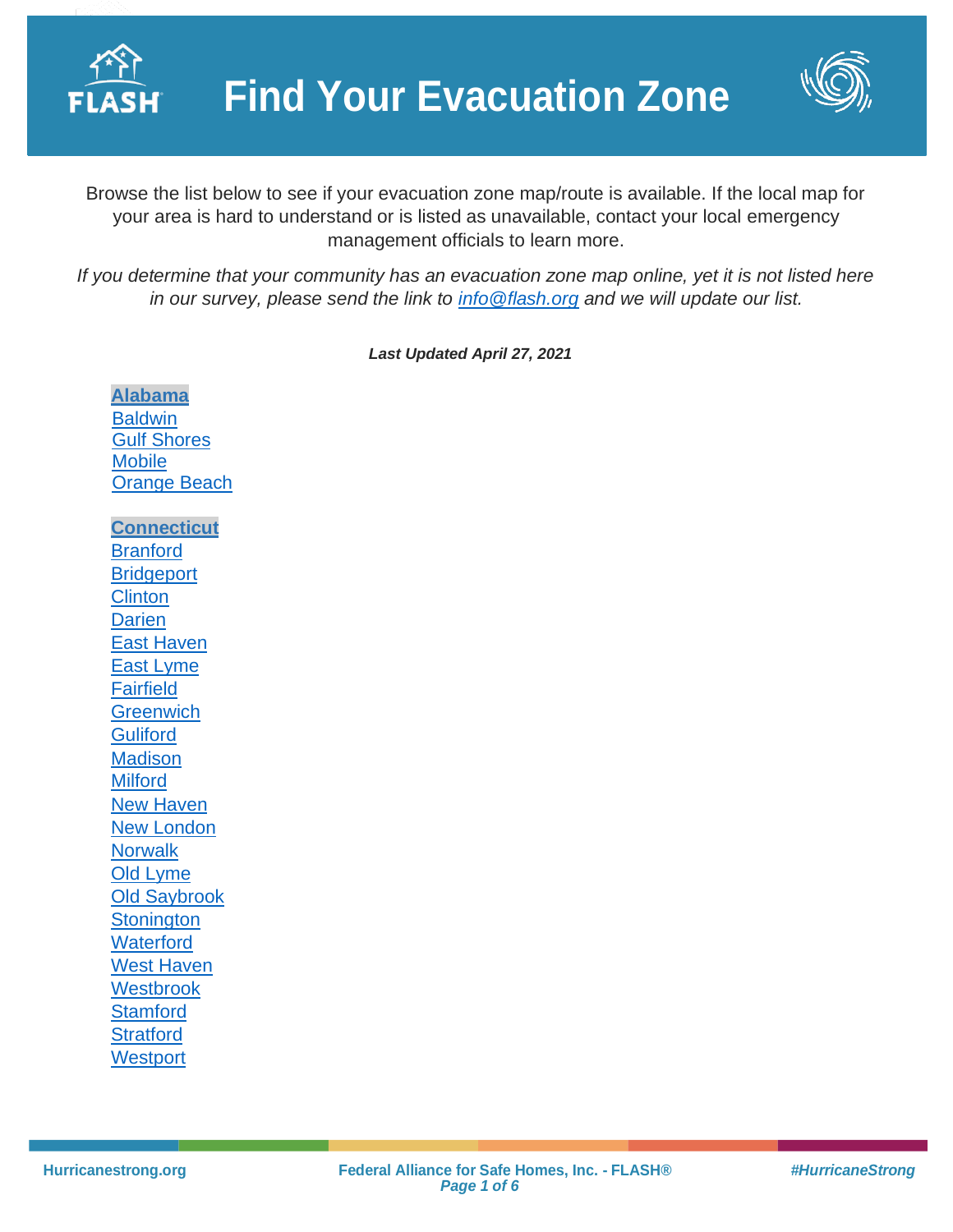



**[Delaware](http://dema.delaware.gov/)** [Kent County\\*](https://www.deldot.gov/information/projects/tmt/pdfs/hurricane_evacuation/kent/KentRegional_Update_20081110.pdf) [Middleton\\*](https://www.deldot.gov/information/projects/tmt/pdfs/hurricane_evacuation/ncc/NCC_EvacMiddletown_Update_20081110.pdf) [New Castle County\\*](https://www.deldot.gov/information/projects/tmt/pdfs/hurricane_evacuation/ncc/NCC_EvacNewCastleCounty_Update_20081110.pdf) [Newark\\*](https://www.deldot.gov/information/projects/tmt/pdfs/hurricane_evacuation/ncc/NCC_EvacNewark_Update_20081110.pdf) [Sussex County\\*](https://sussexcountyde.gov/sites/default/files/PDFs/evac_roads_MAP.pdf) [Wilmington\\*](https://www.deldot.gov/information/projects/tmt/pdfs/hurricane_evacuation/ncc/NCC_EvacWilmington_Update_20081110.pdf)

#### **[Florida](https://floridadisaster.maps.arcgis.com/apps/webappviewer/index.html?id=c788060028cb43809a25744ead39c0d6)**

*The hyperlink above captures hurricane evacuation zones for Florida. Counties listed below have designated evacuation zones or maps, please refer to these specific resources.* 

[Bay](https://www.baycountyfl.gov/511/Evacuation-Zones) [Bradford](http://www.bradfordsheriff.org/wp-content/uploads/2018/05/EvacuationMap.pdf) [Brevard](https://www.brevardfl.gov/EmergencyManagement/BePrepared/HaveAPlan/Evacuation) [Broward](https://www.broward.org/Hurricane/Documents/EvacuationMapADACompliant.pdf) **[Charlotte](https://www.charlottecountyfl.gov/departments/public-safety/emergency-management/know-your-zone.stml) [Citrus](https://www.sheriffcitrus.org/documents/emergency-management/evacuation-zones.pdf) [Clay](https://www.claycountygov.com/Home/ShowDocument?id=4050) [Collier](https://www.colliercountyfl.gov/your-government/divisions-a-e/emergency-management/why-evacuate) [DeSoto](http://desotobocc.com/department/emergency_management/desoto-county-evacuation-routes) [Duval](http://maps.coj.net/evsearch/) [Escambia](https://myescambia.com/apps/knowyourzone/) [Flagler](http://www.flaglercounty.org/document_center/Emergency%20Management/EVAC%20Routes%20map.pdf) [Franklin](https://maps.floridadisaster.org/county/EVAC_FRANKLIN.pdf) [Gulf](http://www.gulfcounty-fl.gov/county_government/emergency_management) [Hernando](http://www.hernandocounty.us/home/showdocument?id=436) [Hillsborough](https://hillsborough.maps.arcgis.com/apps/webappviewer/index.html?id=04f1084467564dff88729f668caed40a)** [Indian River](https://www.irces.com/em/documents/Evacuation-Routes.pdf) **[Jefferson](https://maps.floridadisaster.org/county/EVAC_JEFFERSON.pdf)** [Lee](https://leegis.maps.arcgis.com/apps/webappviewer/index.html?id=347e85a76bcd4e92ae45d387fd088938) [Leon](http://www2.leoncountyfl.gov/haveahurricaneplan/evacuations-and-sheltering---leon-county-disaster-survival-guide.html) [Levy](https://www.levydisaster.com/documents/Levy_EvacZones_withStreets.pdf) **[Manatee](https://www.mymanatee.org/departments/public_safety/emergency_management/evacuation_levels) [Martin](http://mcgov.maps.arcgis.com/apps/webappviewer/index.html?id=9fbf0dbea38c4b8eb15930bff1af0acb)** [Miami-Dade](https://mdc.maps.arcgis.com/apps/webappviewer/index.html?id=3083fae247bc4e0cadde6db5075f52f0&mobileBreakPoint=300) **[Monroe](http://www.monroecountyem.com/897/Evacuation-Information) [Nassau](https://www.onenassau.com/evacuations/evacuation-zones/) [Okaloosa](http://www.myokaloosa.com/gis_ps)** [Palm Beach](https://discover.pbcgov.org/publicsafety/dem/Pages/Hurricane.aspx) [Pasco](https://pascofloem.maps.arcgis.com/apps/webappviewer/index.html?id=9fa8f4cd8c4c4c2b943c4b4ec8f6fb84)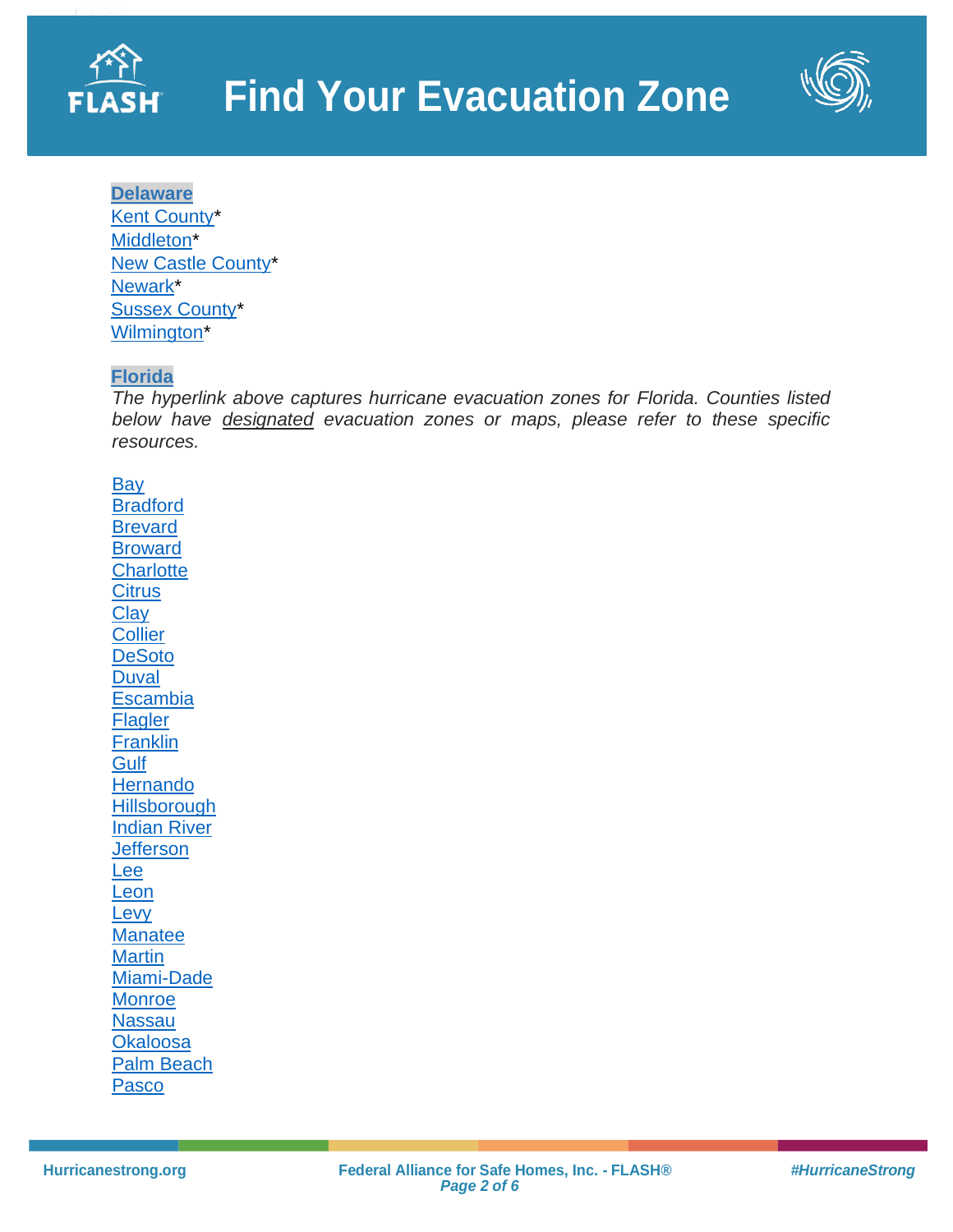



# **[Florida](https://floridadisaster.maps.arcgis.com/apps/webappviewer/index.html?id=c788060028cb43809a25744ead39c0d6)** *(continued)*

**[Pinellas](http://kyz.pinellascounty.org/)** [Santa Rosa](http://santarosagis.maps.arcgis.com/apps/InformationLookup/index.html?appid=2df25688578e4e1087bdc4c00ad6a030) **[Sarasota](https://ags3.scgov.net/knowyourlevel/)** [St. Johns](http://sjcfl.maps.arcgis.com/apps/ZoneLookup/index.html?appid=dd5df82ca3ca4f89845581058289d2e2) **[Taylor](https://maps.floridadisaster.org/county/EVAC_TAYLOR.pdf)** [Volusia](https://www.volusia.org/core/fileparse.php/6143/urlt/EvacZone.pdf) **[Wakulla](https://wakullaplanning.maps.arcgis.com/apps/webappviewer/index.html?id=7bf9c76ca0a644989c9bc1572fe17c06) [Walton](https://waltongis.maps.arcgis.com/apps/View/index.html?appid=e3cd1148b3cf49a1aac8bde1aa5cf788)** 

#### **[Georgia](https://gema.georgia.gov/)**

[Bryan](http://www.bryancountyga.org/home/showdocument?id=2548) [Chatham](https://public.sagis.org/evaczones/) **[Glynn](http://glynn.maps.arcgis.com/home/webmap/viewer.html?webmap=4d62a76689b6413687cc5ab141d0d760&extent=-82.2701,30.8624,-80.7348,31.5799) [McIntosh](http://www.sas.usace.army.mil/Portals/61/docs/Planning/HES/McIntoshCountyGeoPDF.pdf)** 

# **[Louisiana](http://gohsep.la.gov/)**

**[Cameron](http://maps.redcross.org/website/maps/images/Louisiana/LA_state1_evac.pdf)** [East Baton Rouge](https://ebrgis.maps.arcgis.com/apps/webappviewer/index.html?id=4ab0aafe77704712ba8adc18559e2cfc) **[Iberia](http://maps.redcross.org/website/maps/images/Louisiana/LA_state1_evac.pdf) [Jefferson](http://maps.redcross.org/website/maps/images/Louisiana/LA_state1_evac.pdf) [Lafourche](http://maps.redcross.org/website/maps/images/Louisiana/LA_state1_evac.pdf)** [New Orleans](http://maps.redcross.org/website/maps/images/Louisiana/LA_state1_evac.pdf) **[Plaquemines](http://maps.redcross.org/website/maps/images/Louisiana/LA_state1_evac.pdf)** [St. Bernard](http://maps.redcross.org/website/maps/images/Louisiana/LA_state1_evac.pdf) [St. Mary](http://maps.redcross.org/website/maps/images/Louisiana/LA_state1_evac.pdf) [St. Tammany](http://maps.redcross.org/website/maps/images/Louisiana/LA_state1_evac.pdf) **[Terrebonne](http://www.tohsep.com/evacuation) [Vermilion](http://maps.redcross.org/website/maps/images/Louisiana/LA_state1_evac.pdf) [Washington](http://maps.redcross.org/website/maps/images/Louisiana/LA_state1_evac.pdf)** 

# **[Maine](http://maine.gov/mema/)** Unavailable

# **[Maryland](https://maryland.maps.arcgis.com/apps/InformationLookup/index.html?appid=abef1ee97e254dd7a8b55cc179e29d6c)**

*The hyperlink above captures all hurricane evacuation zones for Maryland.* 

#### **[Massachusetts](https://www.mass.gov/info-details/hurricane-evacuation-zones)**

*The hyperlink above captures all hurricane evacuation zones for Massachusetts.*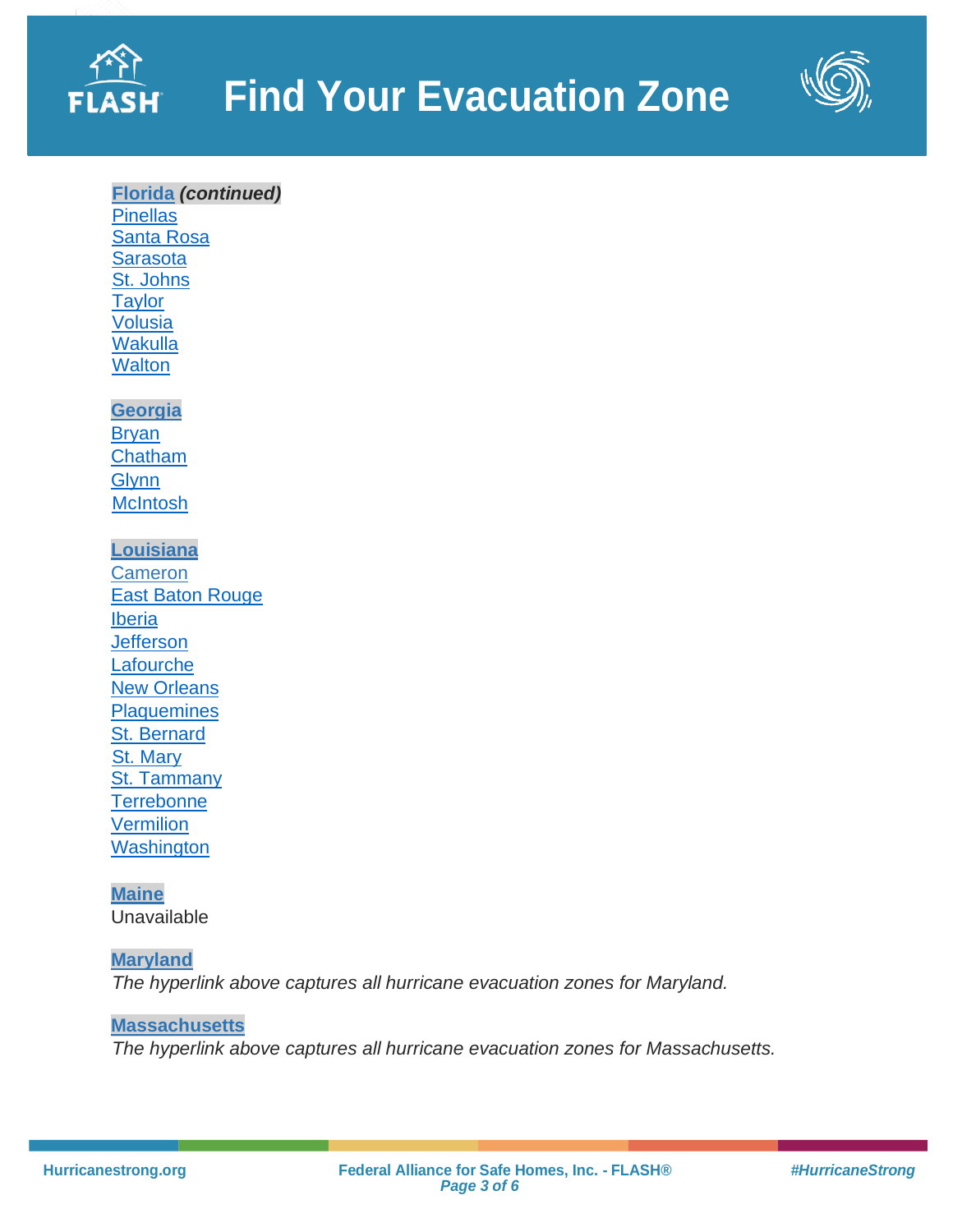



**[Mississippi](https://mdot.ms.gov/documents/Planning/Maps/Hurricane%20Evacuation%20Map/Hurricane%20Evacuation%20Map.pdf) [Biloxi](http://www.gulfport-ms.gov/images/Harrison%20County%20-%20Updated%20Jan%202011.pdf) [Gulfport](http://www.gulfport-ms.gov/images/Harrison%20County%20-%20Updated%20Jan%202011.pdf) [Hancock](https://secureservercdn.net/198.71.233.39/fff.62b.myftpupload.com/wp-content/uploads/2018/08/Figure-3-Hancock-Evacuation-Zone-Map-May-2010.pdf?time=1618439594) [Jackson](https://www.co.jackson.ms.us/221/Hurricane-Evacuation-Map)** 

**[New Hampshire](http://www.nh.gov/safety/divisions/hsem/)** Unavailable

**[New Jersey\\*](http://ready.nj.gov/index.shtml)** [Atlantic\\*](http://ready.nj.gov/plan/pdf/maps/atlantic_evac.pdf) [Bergen\\*](http://ready.nj.gov/plan/pdf/maps/bergen_evac.pdf) [Burlington\\*](http://ready.nj.gov/plan/pdf/maps/burlington_evac.pdf) [Camden\\*](http://ready.nj.gov/plan/pdf/maps/camden_evac.pdf) [Cape May\\*](http://ready.nj.gov/plan/pdf/maps/capemay_evac.pdf) [Cumberland\\*](http://ready.nj.gov/plan-prepare/evacuation-routes.shtml) Essex<sup>\*</sup> [Gloucester\\*](http://ready.nj.gov/plan/pdf/maps/gloucester_evac.pdf) [Hudson\\*](http://ready.nj.gov/plan/pdf/maps/hudson_evac.pdf) [Middlesex\\*](http://ready.nj.gov/plan/pdf/maps/middlesex_evac.pdf) [Monmouth\\*](http://ready.nj.gov/plan/pdf/maps/monmouth_evac.pdf) Ocean<sup>\*</sup> [Salem\\*](http://ready.nj.gov/plan/pdf/maps/salem_evac.pdf) [Union\\*](http://ready.nj.gov/plan/pdf/maps/union_evac.pdf)

#### **[New York](https://maps.nyc.gov/hurricane/)**

*The hyperlink above captures all hurricane evacuation zones for New York.* 

#### **[North Carolina](https://www.ncdot.gov/travel-maps/maps/Documents/coastal-evacuation-routes.pdf)**\*

*The hyperlink above captures coastal hurricane evacuation routes for North Carolina.* 

**[Rhode Island](http://www.riema.ri.gov/) [Barrington](http://www.riema.ri.gov/resources/citizens/prepare/Updated_Evac_Maps/Barrington_Evacuation_081213.pdf) [Bristol](http://www.riema.ri.gov/resources/citizens/prepare/Updated_Evac_Maps/Bristol_Evacuation_081213.pdf) [Charlestown](http://www.riema.ri.gov/resources/citizens/prepare/Updated_Evac_Maps/Charlestown_Evacuation_081213.pdf) [Cranston](http://www.riema.ri.gov/resources/citizens/prepare/Updated_Evac_Maps/Cranston_Evacuation_081213.pdf)** [East Greenwich](http://www.riema.ri.gov/resources/citizens/prepare/Updated_Evac_Maps/EastGreenwich_Evacuation_081213.pdf) [East Providence](http://www.riema.ri.gov/resources/citizens/prepare/Updated_Evac_Maps/EastProvidence_Evacuation_081213.pdf) **[Jamestown](http://www.riema.ri.gov/resources/citizens/prepare/Updated_Evac_Maps/Jamestown_Evacuation_081213.pdf)** [Little Compton](http://www.riema.ri.gov/resources/citizens/prepare/Updated_Evac_Maps/LittleCompton_Evacuation_081213.pdf) **[Middletown](http://www.riema.ri.gov/resources/citizens/prepare/Updated_Evac_Maps/Middletown_Evacuation_081213.pdf)**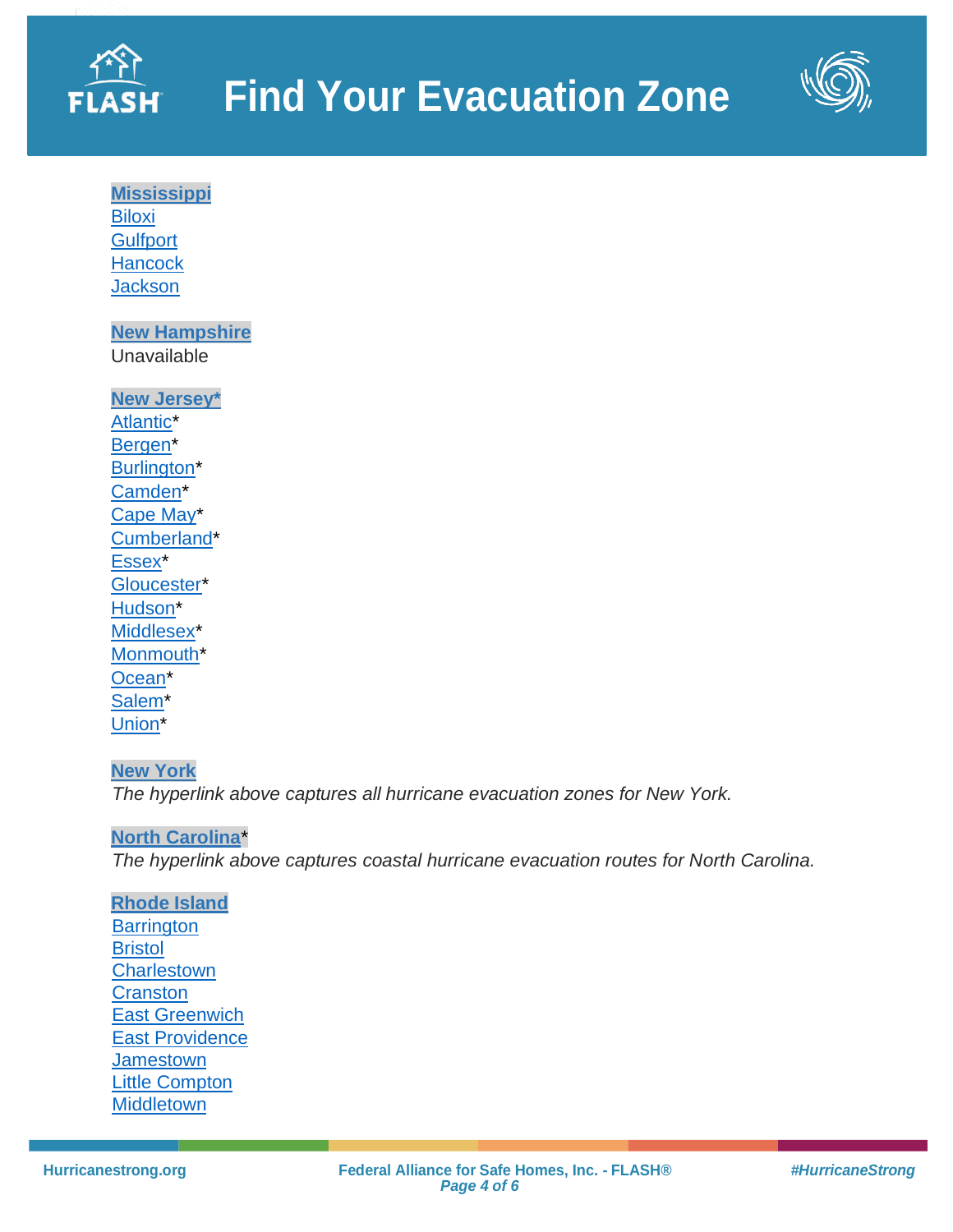



# **[Rhode Island](http://www.riema.ri.gov/)** *(continued)*

**[Narragansett](http://www.riema.ri.gov/resources/citizens/prepare/Updated_Evac_Maps/Narragansett_Evacuation_081213.pdf)** [New Shoreham](http://www.riema.ri.gov/resources/citizens/prepare/Updated_Evac_Maps/NewShoreham_Evacuation_081213.pdf) **[Newport](http://www.riema.ri.gov/resources/citizens/prepare/Updated_Evac_Maps/Newport_Evacuation_081213.pdf)** [North Kingstown](http://www.riema.ri.gov/resources/citizens/prepare/Updated_Evac_Maps/NorthKingstown_Evacuation_081213.pdf) **[Pawtucket](http://www.riema.ri.gov/resources/citizens/prepare/Updated_Evac_Maps/Pawtucket_Evacuation_081213.pdf) [Portsmouth](http://www.riema.ri.gov/resources/citizens/prepare/Updated_Evac_Maps/Portsmouth_Evacuation_081213.pdf) [Providence](http://www.riema.ri.gov/resources/citizens/prepare/Updated_Evac_Maps/Providence_Evacuation_081213.pdf)** [South Kingstown](http://www.riema.ri.gov/resources/citizens/prepare/Updated_Evac_Maps/SouthKingstown_Inundation_081213.pdf) **[Tiverton](http://www.riema.ri.gov/resources/citizens/prepare/Updated_Evac_Maps/Tiverton_Evacuation_081213.pdf)** [Warren](http://www.riema.ri.gov/resources/citizens/prepare/Updated_Evac_Maps/Warren_Evacuation_081213.pdf) **[Warwick](http://www.riema.ri.gov/resources/citizens/prepare/Updated_Evac_Maps/Warwick_Evacuation_081213.pdf) [Westerly](http://www.riema.ri.gov/resources/citizens/prepare/Updated_Evac_Maps/Westerly_Evacuation_081213.pdf)** 

#### **[South Carolina](https://scemd.org/prepare/know-your-zone/) [Beaufort](http://scemd.cdn.missc.net/media/1271/kyzsouthern_coast_2018-3.pdf) [Berkeley](http://scemd.cdn.missc.net/media/1270/kyzcentral_coast_2018-1-1.pdf) [Charleston](http://scemd.cdn.missc.net/media/1270/kyzcentral_coast_2018-1-1.pdf) [Colleton](http://scemd.cdn.missc.net/media/1271/kyzsouthern_coast_2018-3.pdf) [Dorchester](http://scemd.cdn.missc.net/media/1270/kyzcentral_coast_2018-1-1.pdf) [Horry](http://scemd.cdn.missc.net/media/1268/kyznorthern_coast_2018-2.pdf)** [Jasper](http://scemd.cdn.missc.net/media/1271/kyzsouthern_coast_2018-3.pdf) **[Georgetown](http://scemd.cdn.missc.net/media/1268/kyznorthern_coast_2018-2.pdf)**

#### **[Texas](https://www.txdot.gov/inside-txdot/division/traffic/safety/weather/hurricane.html)**

*Evacuation zones are categorized by zip code in four separate zones: A, B, C, & Coastal. Find your zip-zone location here:<http://www.gis.hctx.net/evacuationmap/> and corresponding evacuation route.* 

[Aransas](http://ftp.dot.state.tx.us/pub/txdot-info/trv/evacuation/corpus.pdf) Pass\* [Beaumont\\*](http://ftp.dot.state.tx.us/pub/txdot-info/trv/evacuation/beaumont.pdf) [Brownsville\\*](http://ftp.dot.state.tx.us/pub/txdot-info/trv/evacuation/pharr.pdf) [Corpus Christi](https://www.cctexas.com/sites/default/files/FIRDEP-evacuation-zone-map.pdf) [Galveston\\*](http://ftp.dot.state.tx.us/pub/txdot-info/trv/evacuation/houston.pdf) Harris<sup>\*</sup> [Houston\\*](http://ftp.dot.state.tx.us/pub/txdot-info/trv/evacuation/houston.pdf) [Laredo\\*](http://ftp.dot.state.tx.us/pub/txdot-info/trv/evacuation/pharr.pdf) **[Kenedy](http://maps.redcross.org/website/maps/images/Texas/TX_KenedyCo_evac.jpg)** [Kleberg](http://maps.redcross.org/website/maps/images/Texas/TX_KlebergCo_evac.jpg) [McAllen\\*](http://ftp.dot.state.tx.us/pub/txdot-info/trv/evacuation/pharr.pdf) [Matagorda](http://ftp.dot.state.tx.us/pub/txdot-info/trv/evacuation/yoakum.pdf) Bay\*